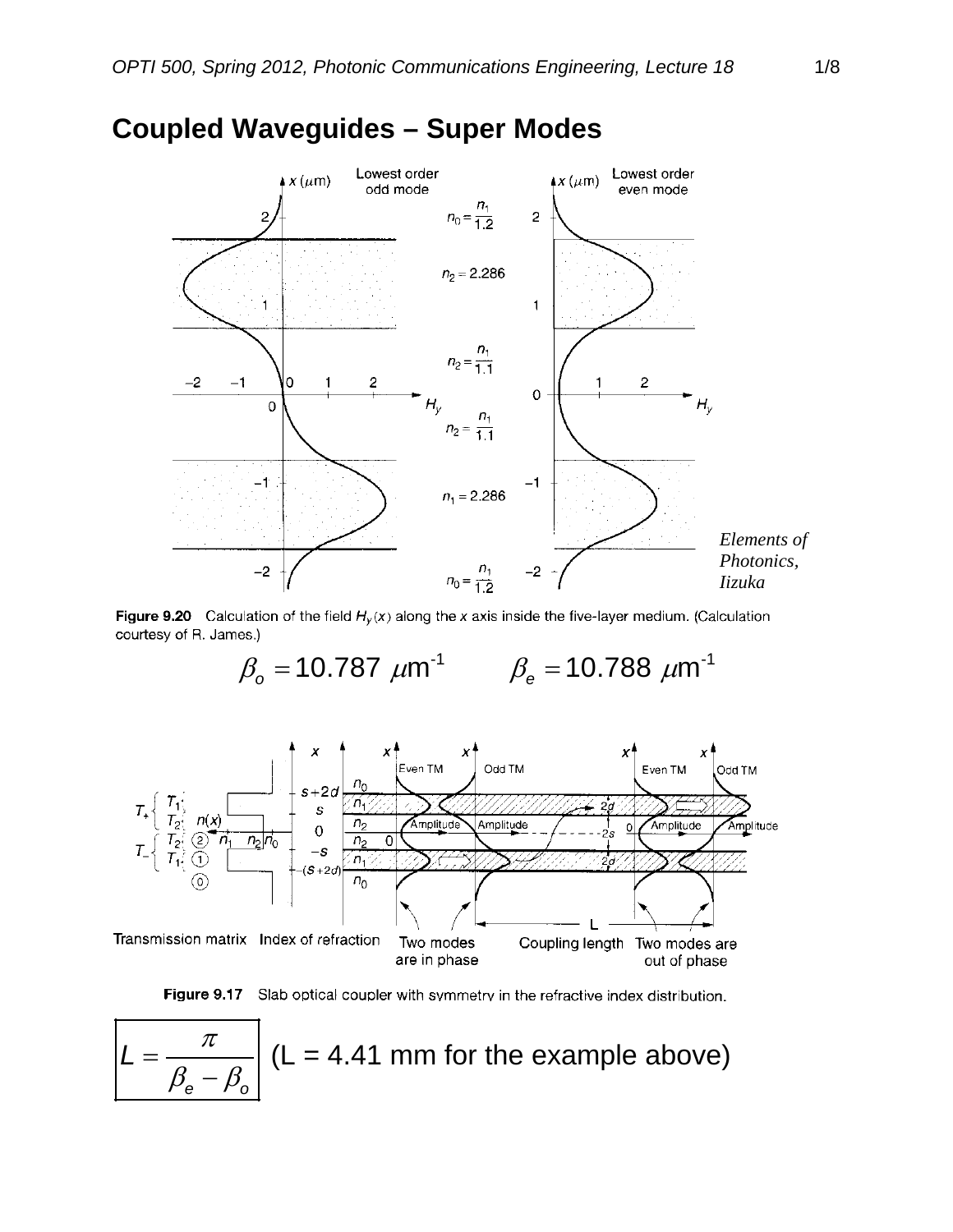## **Coupled Mode Theory – Perturbation Theory**

$$
\vec{D} = \varepsilon \vec{E} = \varepsilon_0 \vec{E} + \vec{P} = \varepsilon_0 \vec{E} + \vec{P}_{\text{waveguide}} + \vec{P}_{\text{pert}}
$$
  
or  

$$
\vec{D} = \varepsilon \vec{E} + \vec{P}_{\text{pert}}
$$

The wave equation becomes:

$$
\nabla^2 \vec{E} - \mu_0 \varepsilon \frac{\partial^2 \vec{E}}{\partial t^2} = \mu_0 \frac{\partial^2 \vec{P}_{\text{pert}}}{\partial t^2}
$$

We can write an arbitrary guided wave as:

$$
E_{\text{coupled}} = A(z)E_A(x)e^{-j(\beta z - \omega t)} + B(z)E_B(x)e^{-j(\beta z - \omega t)}
$$

where it is implied that we must eventually take the real part of imaginary quantities.

We plug  $E_{\text{coupled}}$  into the wave equation (with perturbation) and find:

$$
\left(\frac{\partial^2 A}{\partial z^2} - 2j\beta \frac{\partial A}{\partial z} E_A(x) + \frac{\partial^2 B}{\partial z^2} - 2j\beta \frac{\partial B}{\partial z} E_B(x)\right) e^{-j(\beta z - \omega t)}
$$
  
=  $\mu_0 \frac{\partial^2 P_{pert}}{\partial t^2}$ 

(more detail in appendix below)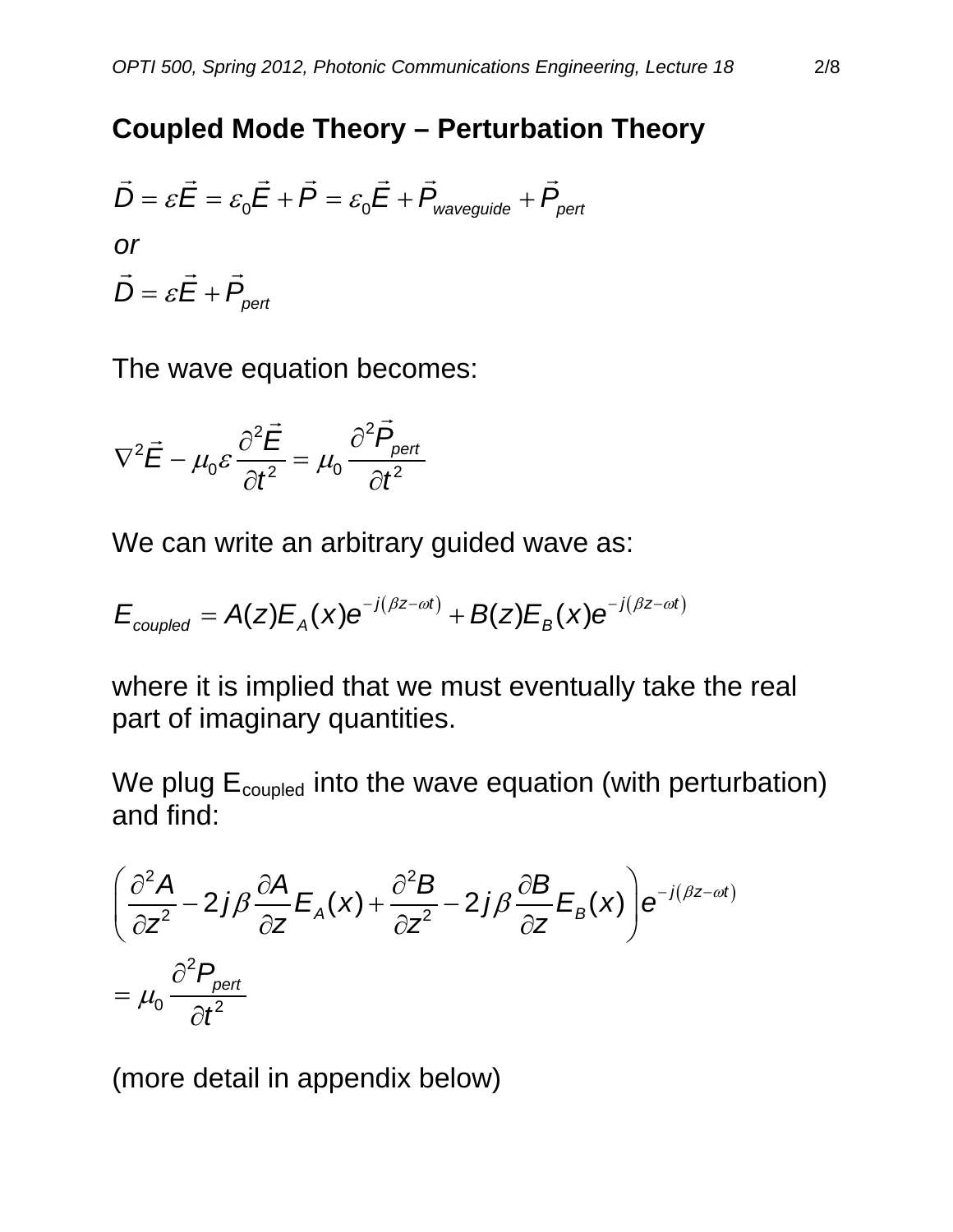A common approximation is the "Slowly Varying Envelope Approximation" -  $\frac{d^2A}{dr^2}$  and  $\frac{\partial^2B}{\partial r^2}$   $\Box$   $\beta \frac{\partial A}{\partial z}$  and  $\beta \frac{\partial B}{\partial z}$  $|z^2|$   $|\partial z^2|$   $|\partial z|$   $|\partial z|$  $\frac{\partial^2 A}{\partial \phi^2}$  and  $\frac{\partial^2 B}{\partial \phi^2}$   $\Box$   $\beta \frac{\partial A}{\partial \phi}$  and  $\beta \frac{\partial}{\partial \phi}$  $\partial z^2$  |  $\partial z^2$  |  $\int$  |  $\partial z$  |  $\partial z$  |  $\partial$  |  $\partial$  which gives:

$$
\left(-2j\beta\frac{\partial A}{\partial z}E_A(x)-2j\beta\frac{\partial B}{\partial z}E_B(x)\right)e^{-j(\beta z-\omega t)}=\mu_0\frac{\partial^2 P_{pert}}{\partial t^2}
$$

Multiplying on the right by  $E_A(x)$  or  $E_B(x)$  and integrating over x gives the starting equations for coupled mode calculations:

$$
\frac{\partial A}{\partial z}e^{-j(\beta z-\omega t)}=\frac{j}{2\beta}\frac{\partial^2}{\partial t^2}\int_{-\infty}^{\infty}P_{\text{pert}}(x,t)E_{A}(x)dx
$$

and

$$
\frac{\partial B}{\partial z}e^{-j(\beta z-\omega t)}=\frac{j}{2\beta}\frac{\partial^2}{\partial t^2}\int_{-\infty}^{\infty}P_{\text{pert}}(x,t)E_{\text{B}}(x)dx
$$

where we used the fact that the mode profiles are orthogonal and assumed they are normalized:

$$
\int_{-\infty}^{\infty} E_A(x) E_B(x) dx = 0
$$
  
and  

$$
\int_{-\infty}^{\infty} E_A(x) E_A(x) dx = \int_{-\infty}^{\infty} E_B(x) E_B(x) dx = 1
$$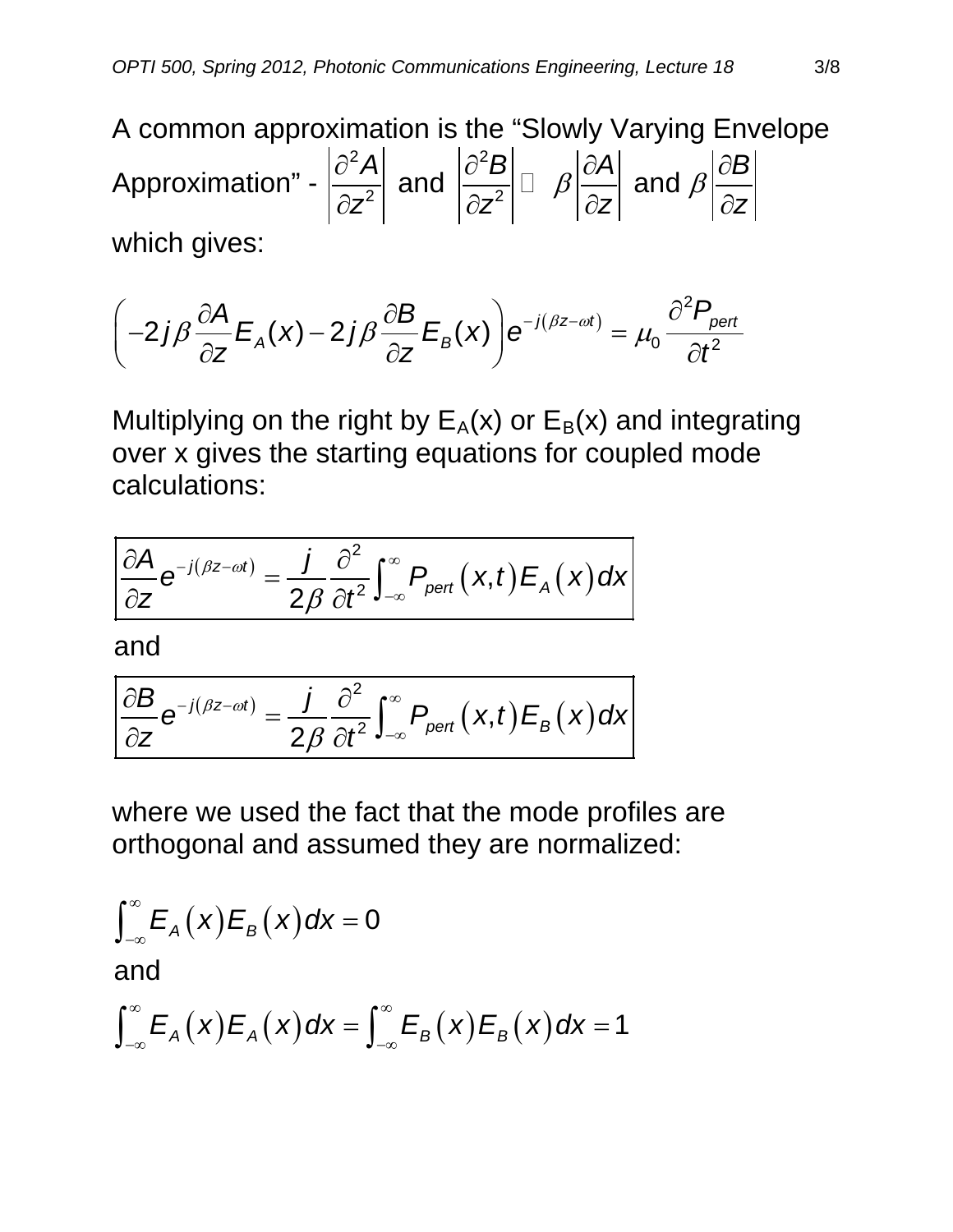Coupling Between Degenerate Modes in Parallel Slab Waveguides:



**Figure 10.9** A directional coupler can be made by placing two waveguides in close proximity to one another for a finite distance. The evanescent field from one waveguide overlaps the core of the second waveguide, leading to coupling.

From Fundamentals of Optoelectronics, Pollock

The "perturbation" seen by the mode A is due to mode B in the core of B.

$$
P_{\text{pert}} = \varepsilon_0 \left( n_1^2 - n_2^2 \right) B(z) E_B(x) e^{-j(\beta z - \omega t)}
$$

Plugging this into the first starting equation for coupled mode calculations gives:

$$
\left|\frac{\partial A}{\partial z} = -j\kappa B\right|
$$

where the coupling constant is: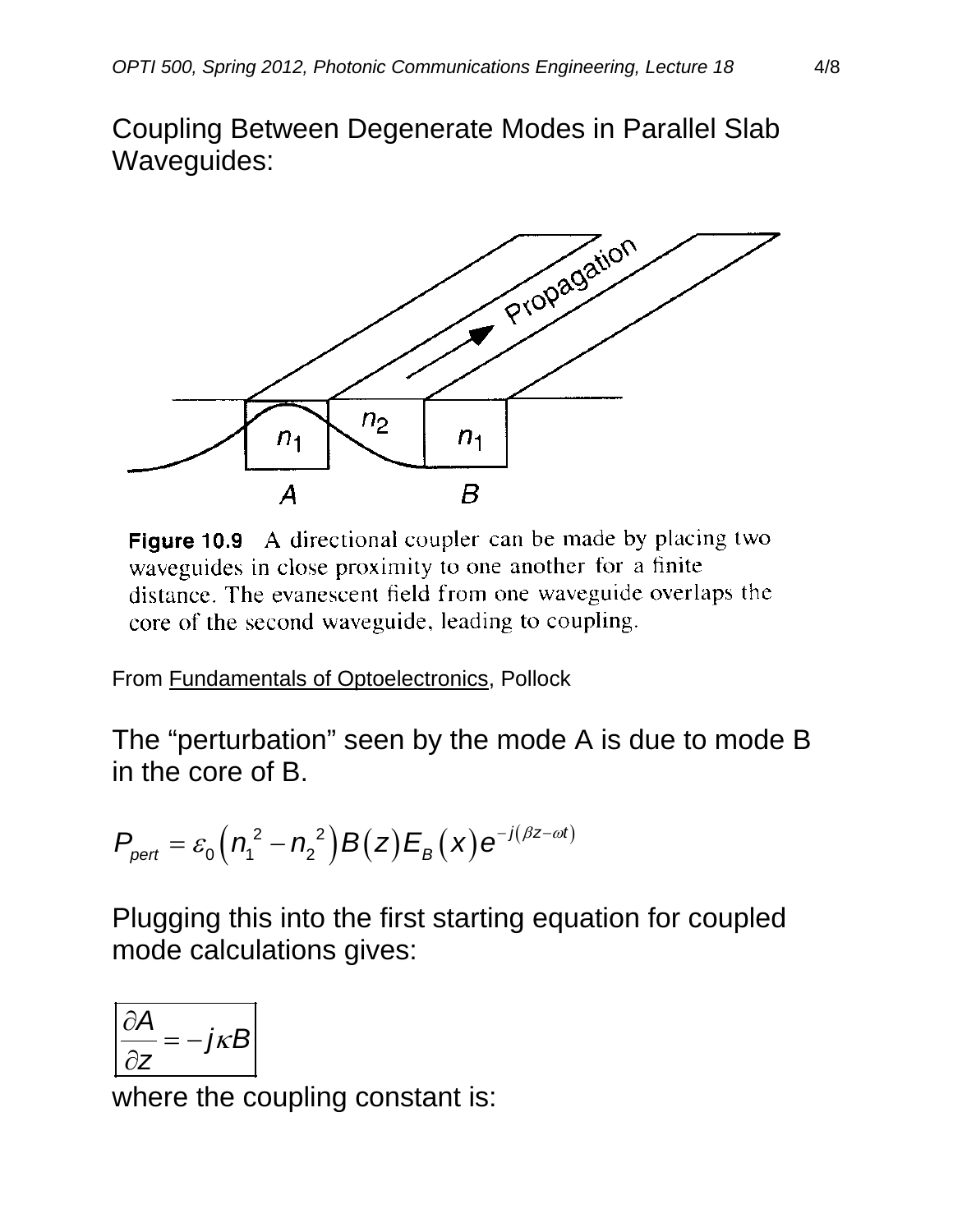$$
\kappa = \frac{\omega^2 \varepsilon_0}{2\beta} \left( n_1^2 - n_2^2 \right) \int_{\substack{\text{core} \\ \text{of B}}} E_B(x) E_A(x) dx
$$

similarly

$$
\frac{\partial B}{\partial z} = -j\kappa A
$$

The equations show that the optical power oscillates between the two slab guides, transferring completely in a length  $π/2κ$ .



Figure 10.11 The power in waveguide  $B$  varies sinusoidally as a function of coupling length  $a$ .

From Fundamentals of Optoelectronics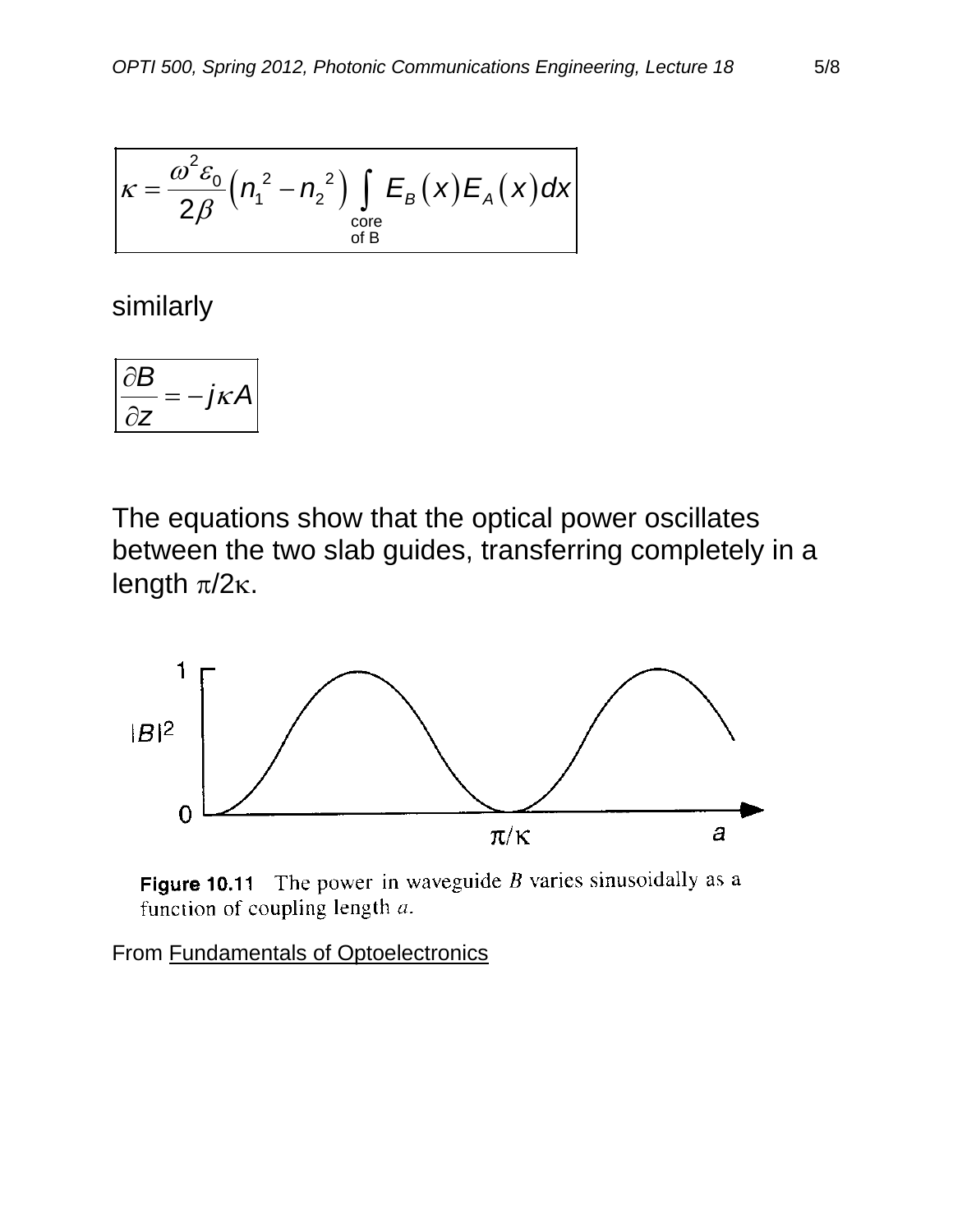## Connection with Supermode Approach

$$
\left|\beta_{\rm e}-\beta_{\rm o}=2\kappa\right|
$$

Note: Coupled mode theory can be used to model many other coupled wave phenomena including wave propagation in distributed feedback lasers.



FIGURE 2.1. Schematic structure of a GaAlAs/GaAs distributed feedback laser achieving cw operation at room temperature (after Ref. 6 © 1976 IEEE).

*Figure from Semiconductor Lasers: Past, Present, and Future, G. P. Agrawal ed.*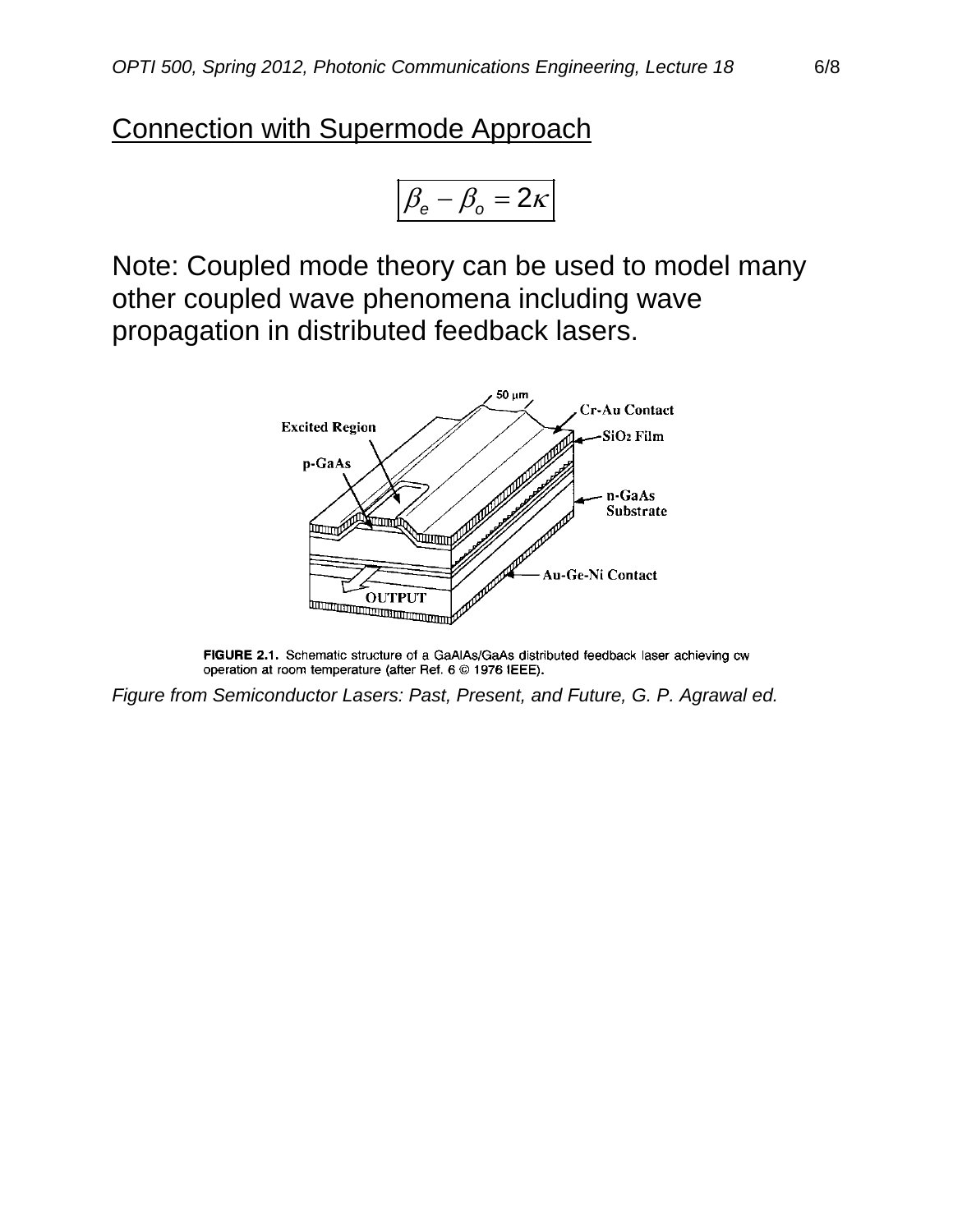## **Appendix**

We start with the driven vector wave equation

$$
\nabla^2 \vec{E} - \mu_0 \varepsilon \frac{\partial^2 \vec{E}}{\partial t^2} = \mu_0 \frac{\partial^2 \vec{P}_{\text{pert}}}{\partial t^2}
$$

and a coupled guided wave

$$
E_{\textit{coupled}} = A(z)E_A(x)e^{-j(\beta z - \omega t)} + B(z)E_B(x)e^{-j(\beta z - \omega t)},
$$

a scalar quantity that represents the either a TE or TM mode.

Noting that the ortho-normal guided modes  $E_A(x)$  and  $E_A(x)$  satisfy the homogeneous wave equation

$$
\nabla^2 E_{A,B}\left(x\right) e^{-j(\beta z - \omega t)} - \mu_0 \varepsilon \frac{\partial^2 E_{A,B}\left(x\right) e^{-j(\beta z - \omega t)}}{\partial t^2} = 0.
$$

We plug  $E(x)$  into the wave equation with perturbation and get

$$
\left(\frac{\partial^2 A}{\partial z^2} - 2j\beta \frac{\partial A}{\partial z} E_A(x) + \frac{\partial^2 B}{\partial z^2} - 2j\beta \frac{\partial B}{\partial z} E_B(x)\right) e^{-j(\beta z - \omega t)}
$$
  
=  $\mu_0 \frac{\partial^2 P_{pert}}{\partial t^2}$